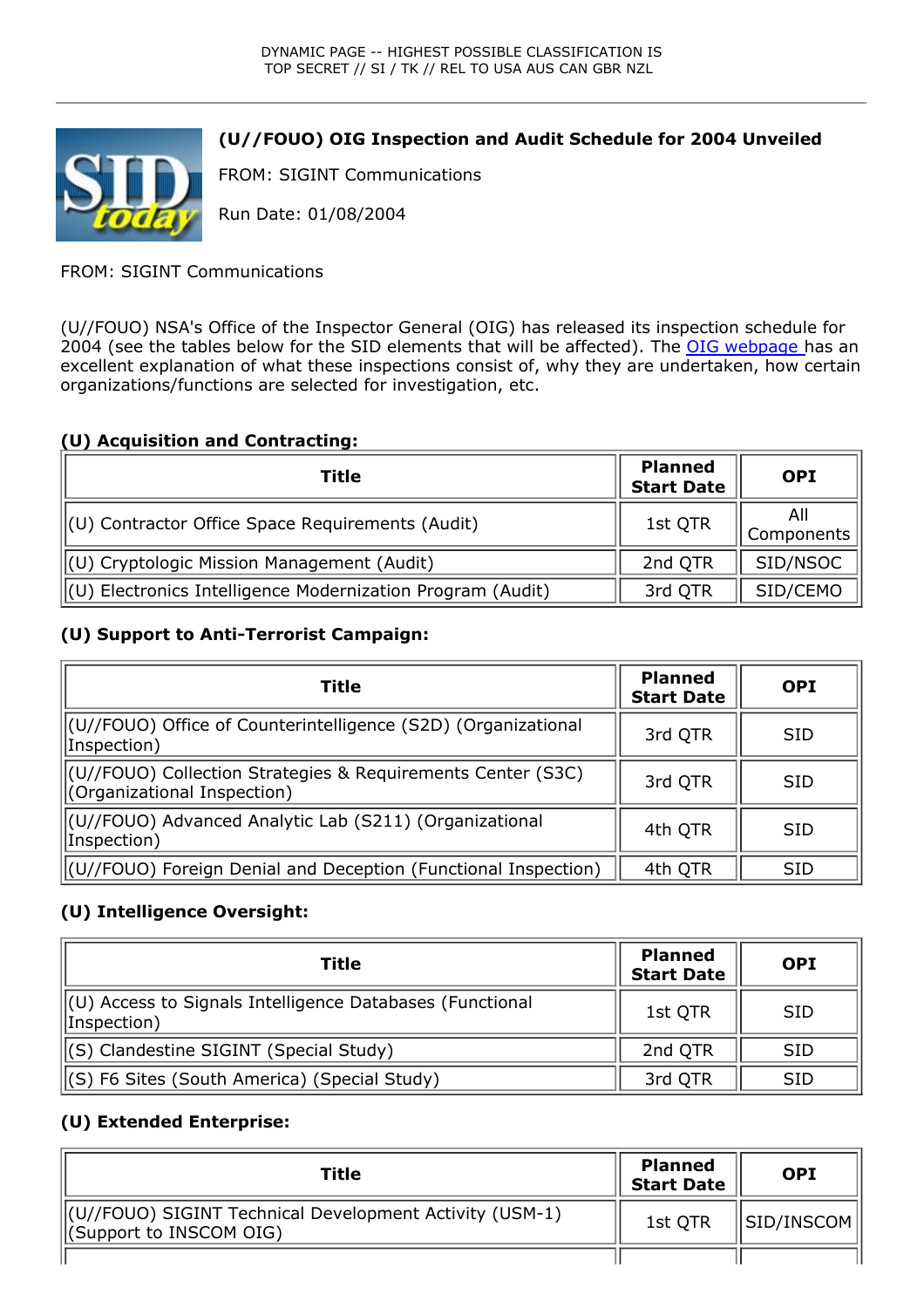| $\parallel$ (U) Extended Enterprise Management Office (S01X1)<br>Corganizational Inspection) | 2nd QTR | <b>SID</b> |
|----------------------------------------------------------------------------------------------|---------|------------|
| (U) NSA/CSS Representative, Joint Forces Command<br>Corganizational Inspection)              | 2nd QTR | <b>SID</b> |
| (U) Yakima Research Station (With the Naval Security Group<br>  OIG)                         | 4th QTR | <b>SID</b> |

# **(U) Joint Inspections:**

| Title                                                                 | <b>Planned</b><br><b>Start Date</b> | <b>OPI</b> |
|-----------------------------------------------------------------------|-------------------------------------|------------|
| (U) Fort Gordon Regional Security Operations Center                   | 1st QTR                             | CSS/SID    |
| (U//FOUO) NSA/CSS Representative & Special U. S. Liaison -<br>  Korea | 3rd QTR                             | SID/IAD    |
| (U) Menwith Hill Station                                              | 3rd QTR                             | CSS/SID    |

## **(U) Ongoing Inspections, Audits, & Special Studies:**

| <b>Title</b>                                                                                   | <b>Planned</b><br><b>Report Date</b> | <b>OPI</b>        |
|------------------------------------------------------------------------------------------------|--------------------------------------|-------------------|
| (U) Meade Operations Center (Followup Inquiry)                                                 | Final, 1st<br><b>QTR</b>             | <b>SID</b>        |
| (U) F6 Organization (Special Study)                                                            | Final, 1st<br><b>QTR</b>             | <b>SID</b>        |
| (U) HORSESHOE/ICEBERG Program (Audit)                                                          | Draft, 1st<br>QTR                    | SID/SAE           |
| (U//FOUO) Deployment Services (S214) (Organizational<br>Inspection)                            | Final, 1st<br><b>QTR</b>             | <b>SID</b>        |
| (U//FOUO) NSA/CSS Representative - Japan (Organizational<br>Inspection)                        | Draft, 1st<br><b>QTR</b>             | <b>SID</b>        |
| (U) Systems Engineering and Architecture Processes (Special<br>Study)                          | Draft, 1st<br><b>QTR</b>             | All<br>Components |
| (U//FOUO) BLARNEY (Special Study)                                                              | Draft, 1st<br><b>QTR</b>             | <b>SID</b>        |
| (U) Mission Assurance/Continuity of Operations (Followup<br>Inquiry)                           | Draft, 1st<br><b>QTR</b>             | SID/CIO           |
| (U) Corporate Level Functions (Special Study)                                                  | Draft, 1st<br><b>QTR</b>             | All<br>Components |
| (U) Sole Source Systems Engineering & Technical Assistance<br>Contracts in SID (Special Study) | Draft, 1st<br>QTR                    | SID/SAE           |
| (U) Competitive Systems Engineering & Technical Assistance<br>Contracts in SID (Special Study) | Draft, 1st<br><b>QTR</b>             | SID/SAE           |
| (U) Tailored Access Program (Special Study)                                                    | Draft, 2nd<br>QTR                    | <b>SID</b>        |

(U//FOUO) SID's liaison with the IG is the SID Oversight & Compliance Office, which is available to assist with any questions you may have regarding these inspections and follow-on actions. Since the IG inspections are of such great significance to both SID and the Agency, Oversight & Compliance requests that all follow-on actions be dealt with thoroughly and in a timely manner.

(U//FOUO) If you have any questions regarding the SID IG Liaison or the OIG (Office of Inspector General), they will be happy to assist you and your organization. The SID IG Liaison Team may be reached at  $\qquad \qquad$  or  $\qquad \qquad$  (s).